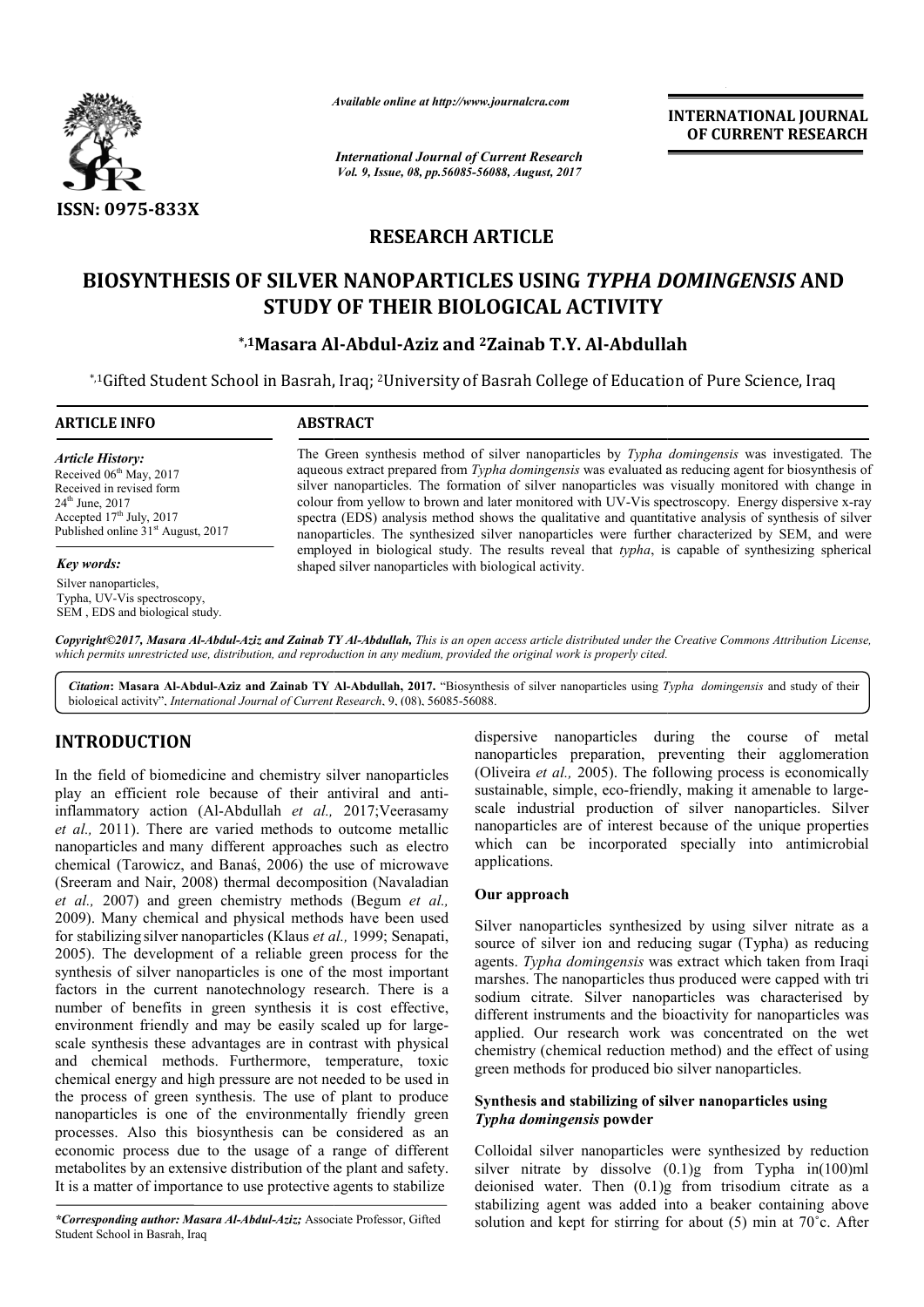(2) min the formation of silver nanoparticles is indicated by the appearance of light brown colour as shown in Figure 1.



**Figure 1: shows the mixture after (2) min with formation of silver nanoparticles confirmed by laser beam**

#### **Characterization**

The reduction of  $Ag<sup>+</sup>$  ions to  $Ag<sup>0</sup>$  was monitored by measuring the UV–Vis spectroscopy of sample aliquots (1.0)ml of silver nanoparticles solution, which was diluted to (3.0)ml with deionised water. UV–Vis spectral analysis was done using UV- Vis spectrophotometer (UV-160 v, Shimadzu, Japan) at the range of (300-500)nm and absorption peaks were observed at (400-460) nm regions due to the excitation of surface plasmon vibrations in the siver nanoparticles solution, which UV- Vis spectrophotometer (UV-160 v, Shimadzu, Japan) at<br>the range of (300-500)nm and absorption peaks were observed<br>at (400-460) nm regions due to the excitation of surface<br>plasmon vibrations in the siver nanoparticles so metallic silver. Scanning electron microscopy (SEM) of the samples were done using Zeiss instrument operated at an accelerating voltage of (200) kV. The elemental analysis of silver nanoparticles was evaluated by using (EDS). The antibacterial of the silver nanoparticles was carried out against *S. aureus*, and *E coli* using the Agar-well diffusion method. silver nanoparticles was evaluated by using (EDS). The<br>antibacterial of the silver nanoparticles was carried out against<br>*S. aureus*, and *E coli* using the Agar-well diffusion method.<br>**RESULTS AND DISCUSSION**<br>**UV-Vis Spec** 

## **RESULTS AND DISCUSSION**

are identical to the characteristics UV-Vis spectrum of metallic silver. The peak intensity (Figure 2) is mention to the coherent oscillation of electrons at the surface of silver nanoparticles. The nanoparticles which are smaller than the wavelength of light can produce a coherent resonance waves at a particular absorbance wavelength which is in the visible range for silver nanoparticles. The appearance of surface plasmon resonance peak (SPR) at (420) nm provides a convenient spectroscopic signature for the formation of silver nanoparticles.

**SEM analysis:** *Typha domingensis* particle was imaged under SEM., as seen in Figure3 (A). The size and shape of the silver nanoparticles were examined clearly under scanning electron microscope as seen in Figure 3(B). The particle size is between (10) nm to (46) nm this result is best than before when another reducing sugar was used (Al-Abdullah *et al.,* 2017).

**EDS Analysis:** The present method for silver nanoparticles and their thin films is simple, convenient, a and viable which allows nanocrystal-line silver particles of spherical shape and almost narrow size distribution as can be seen in Table 1 and Figure4. The droplets of prepared solution on hot thin layer of Aluminum foil were very good for both imaging and line silver particles of spherical shape and<br>distribution as can be seen in Table 1 and<br>tts of prepared solution on hot thin layer of<br>e very good for both imaging and element nalysis of silver nanoparticles in SEM. The figure shows high nalysis of silver nanoparticles in SEM. The figure shows percentage of silver in the thin film of silver nanoparticles.

**Table 1. Shows the analysis of x x-ray spectra**

| <b>Element</b> | Series unn.<br>$[wt. \%]$ | C norm.<br>$[wt. \%]$ | C Atom.<br>$[wt. \%]$ | C Error<br>$(3$ Sigma)<br>$[wt. \%]$ |
|----------------|---------------------------|-----------------------|-----------------------|--------------------------------------|
| Aluminium      | K-series 42.98            | 41.41                 | 39.33                 | 5.84                                 |
| Silver         | L-series 27.85            | 26.83                 | 6.47                  | 3.24                                 |
| Oxygen         | K-series $15.92$          | 15.34                 | 24.94                 | 6.20                                 |
| Carbon         | K-series 10.78            | 10.38                 | 22.50                 | 4.58                                 |
| Sodium         | K-series 4.49             | 4.33                  | 4.90                  | 0.88                                 |
| Chlorine       | K-series<br>- 1.78        | 171                   | 1.26                  | 0.32                                 |
| Total          | 103.79                    | 100.00                | 100.00                |                                      |



Figure 2. UV-Vis absorption spectrum of silver nanoparticles



**Figure 3. SEM image of (A)**  *Typha domingensis* **particle (B) biosynthesized silver nanoparticles**

#### **Biologic activity of silver nanoparticles**

Silver nanoparticles have high reactivity and large surface areas Silver nanoparticles have high reactivity and large surface areas per volume ratio. It can damage cell membrane and intracellular components (Kimble *et al.,* 2012 ).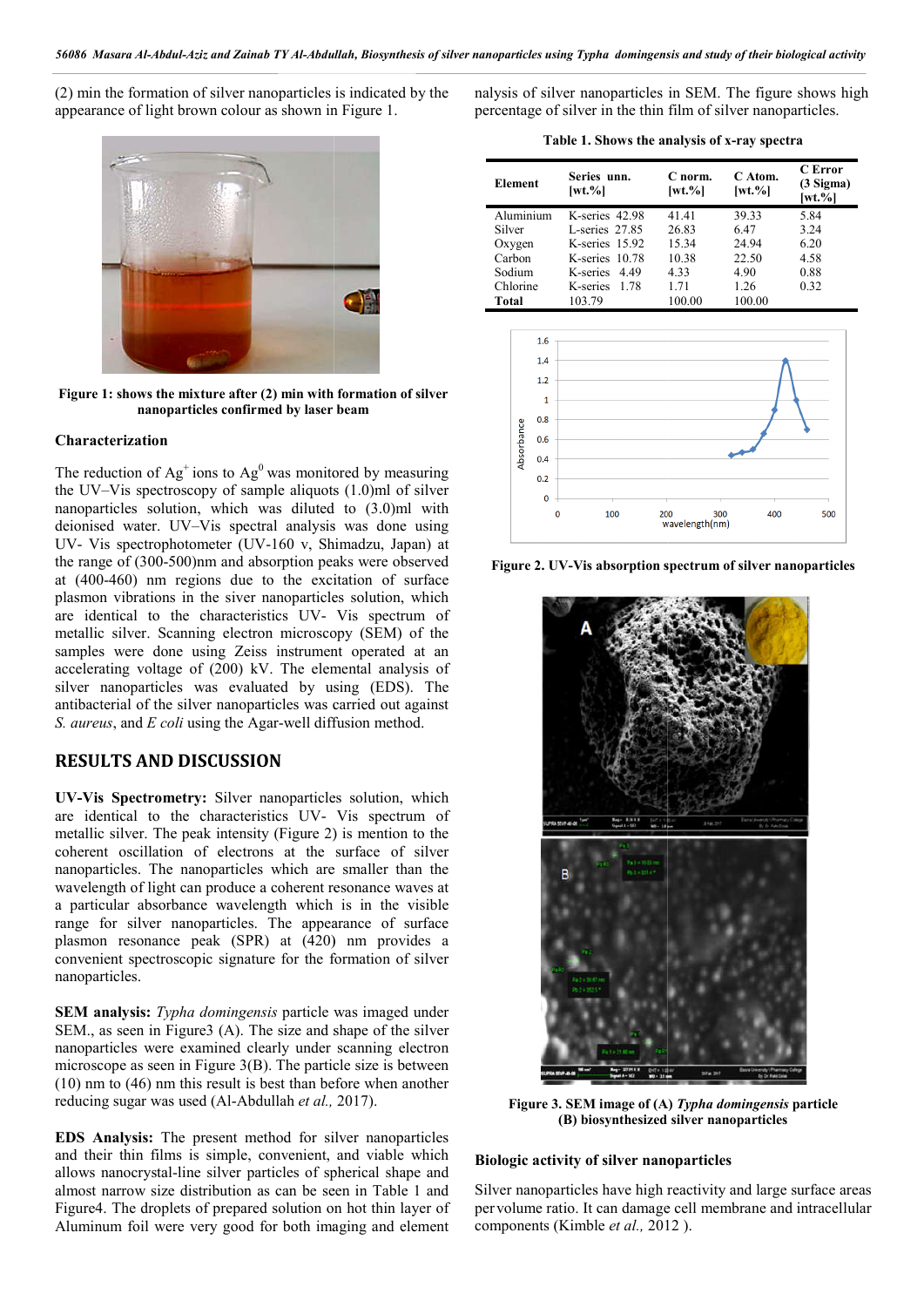

**Figure 4. XRD spectra pattern of synthesized silver nanoparticles**



**Figure 5. Antibacterial activities of silver nanoparticles against (a)** *E. coli* **(b)** *S. aureus(c)* **candida albicans**

Silver ions released from silver nanoparticles can be sorbed into the cell wall and cause lysis leading to death (Zhang and Oyanedel-Craver, 2012; Zhang *et al.,* 2012). Moreover, reactive oxygen atoms can be formed (Vigeant *et al.,* 2002; Mullet *et al.,*1999) in silver nanoparticles solution leading to a significant increase in the chemical activity. The activity of the prepared silver nanoparticles was applied on three types of germs *candida albicans, S.aureus and E.coli* the highest activity was against Gram positive bacteria *S. aureus* with inhibition zone (28) mm as seen in table 2.

**Table 2. Shows the diameter of inhibition zones against bacterial strains and candida albicans**

| <b>Sample</b>          | candida albicans | <b>S.aureus</b> | E.coli          |
|------------------------|------------------|-----------------|-----------------|
| Sample1 (0.1g silver)  | $10 \text{ mm}$  | $27 \text{ mm}$ | $10 \text{ mm}$ |
| Sample2 (0.5g silver)  | $15 \text{ mm}$  | $25 \text{ mm}$ | $15 \text{ mm}$ |
| Sample3 (0.25g silver) | $15 \text{ mm}$  | $28 \text{ mm}$ | $10 \text{ mm}$ |

The main component of the cell walls of Gram-positive bacteria is a rigid network composed of three macromolecular concentric shells making it resistant to mechanical rupture, while Gram-negative bacteria have a network that is only one molecule thick, together with up to 25 % (mass) of lipoprotein. The small size of the silver nanoparticles synthesized in this work enabled the easier penetration into the cell, wall of

*S. aureus* thereby affecting the cell membrane and finally death of the cell, Figure 5 shows antibacterial activities of silver nanoparticles against (a) *E. coli*, (b). *S. aureus and (c) candida albicans.*

#### **Conclusion**

It has been demonstrated that silver nitrate is capable to producing silver nanoparticles using Typha as reducing agent which it is stable in aqueous solution. The appearance of surface plasmon resonance peak at (420) nm provides a convenient spectroscopic signature for the formation of silver nanoparticles. Moreover silver nanoparticles which are synthesized active towards the bacteria. Analysis from SEM show silver nanoparticles spherical in shape and are well dispersed in their solution. The particle size is in the range from (10) nm to (46) nm. From our knowledge this is the first time of synthesis of silver nanoparticles from *Typha domingensis* from Iraqi marshes. The results encourage of preparations of ointments of silver nanoparticles for medicine with more experiment on it.

#### **Acknowledgement**

The authors gratefully thank the head mistress of gifted student school in Basrah Ibtehal Alasady for her help and support. The